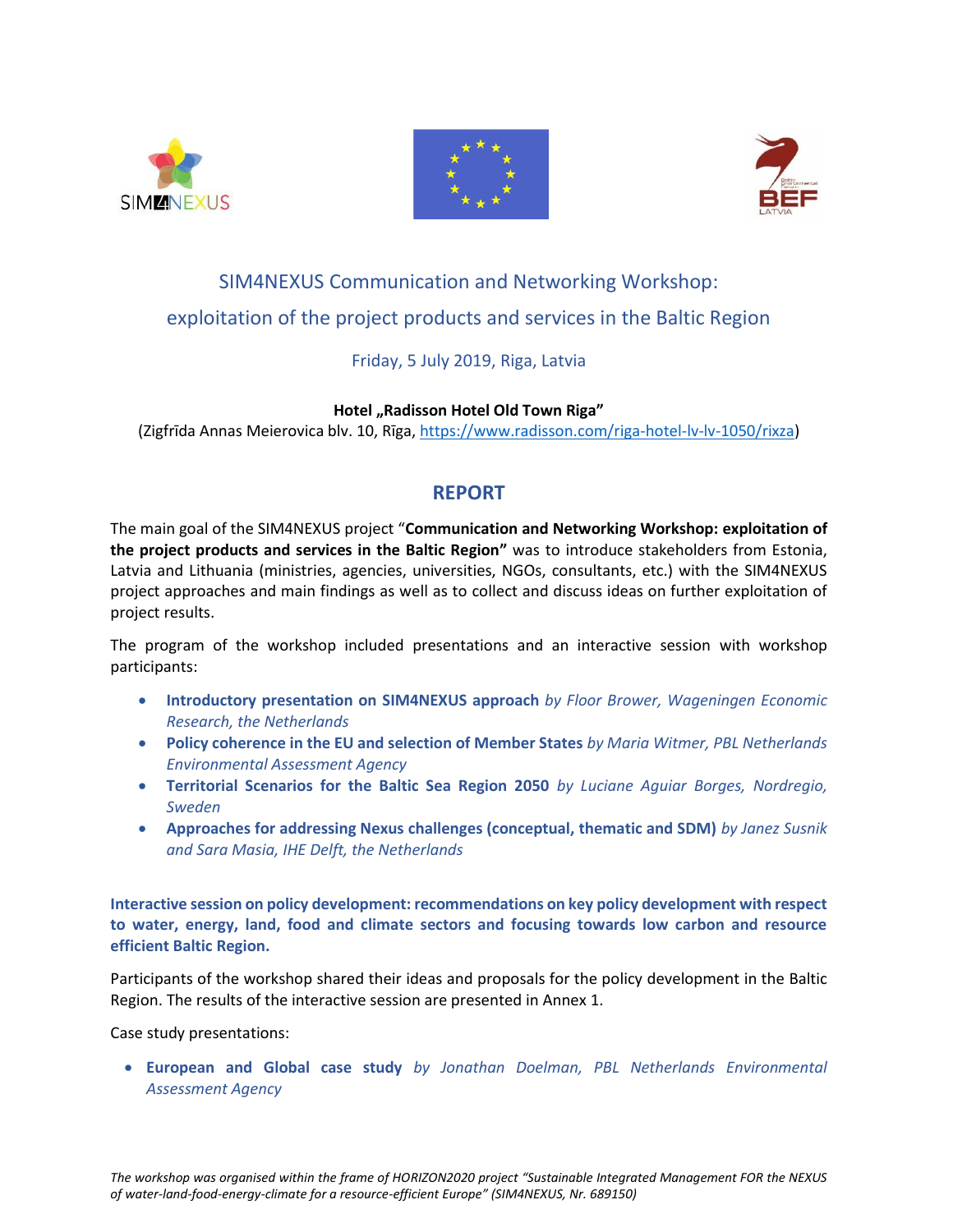- **Dutch case study** *by Vincent Linderhof, Wageningen Economic Research, the Netherlands*
- **Latvia case study** including exploitation vision of the serious game, *by Ingrida Brēmere and Daina Indriksone, BEF-Latvia*

**Serious Game – logics, framework, interface, demonstration** *by Barry Evans, University of Exeter, UK* Demonstration of the prototype of the Serious game is available on the YouTube following the link <https://www.youtube.com/watch?v=1PmY8XfI8ms>



**Interactive session on preconditions for exploitation of SIM4NEXUS project results in the Baltic Region for capacity building, policy making, research and teaching**

Participants of the workshop during an interactive session in a *World Café setting* were sharing the ideas and proposals with respect to the following issues:

- What is the **essence** for exploitation of SIM4NEXUS approach?
- What **updates** (data, policies, interlinkages) are required? When to start and what shall be the frequency for the updates?
- What would be suitable **business/organizational models** for cooperation in further exploitation of SIM4NEXUS project results?

The results of the interactive session are presented in Annex 2.

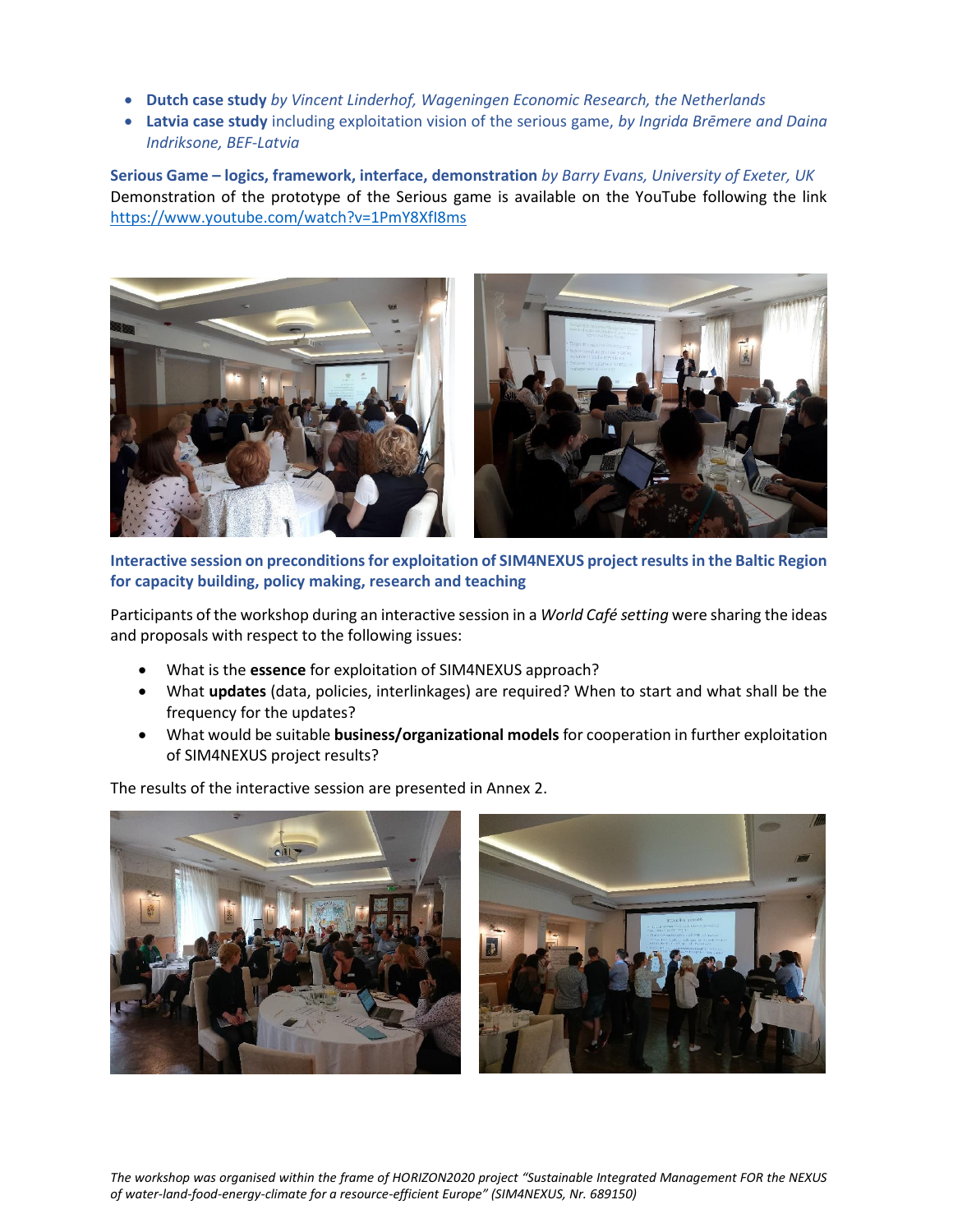# **Annex 1. Interactive session on policy development: recommendations on key policy development with respect to water, energy, land, food and climate sectors and focusing towards low carbon and resource efficient Baltic Region.**

Participants of the workshop shared their ideas and proposals for the policy development in the Baltic Region indicating that more attention shall be paid to:

#### **WATER:**

- ˗ increase awareness and knowledge on sustainable water (re) use technologies;
- ˗ improve agricultural policies and legislation with respect to (i) efficient fertilizer use, elimination of fertilizer over-use using advanced fertilisation technologies, (ii) financial regulations and support for lake and river buffer zones;
- ˗ phosphorous removals (i) development of technologies to remove P from wastewater, (ii) increase recycling and reuse of wastewater sludge;
- ˗ sustainable use of water: (i) efficient abstraction and use, (ii) effective treatment of wastewaters (no harm to water with effluents), (iii) water use in households by pricing policy;
- ˗ Baltic Sea water quality (eutrophication);
- ˗ keep the (natural) potentials of the landscape and natural environment for carbon storage and water provision.

#### **ENERGY:**

- ˗ energy production from renewable energy (RE) sources including energy production in microgeneration at the same time finding a good balance between the benefits and the tradeoffs of renewable energy, e.g., hydropower <-> biodiversity, bioenergy <-> land use;
- ˗ stimulate development of more efficient, environmentally friendly, sustainable technologies for production and use of alternative RE, e.g.,  $2^{nd}$  and  $3^{rd}$  generation biomass, solar, wind, tidal energy;
- ˗ careful selection of mechanisms before supporting renewable energy sources e.g., subsidy for solar panels;
- resist the pressure on natural resources driven by the need for RE (deforestation, degradation of land, biodiversity);
- ˗ energy security in the Baltic Sea Region and reduction of dependency from energy imports e.g. natural gas and other fossil fuels from Russia (possibly consider development of a common nuclear energy policy to supplement the RE sector in the BSR);
- ˗ increase energy efficiency e.g., by urban development towards compact cities resulting in reduction in energy consumption in transport.

## **LAND**:

- develop a dialogue with stakeholders on nature-based forestry activities;
- maintain biological diversity and preserve natural land;
- avoid planning of infrastructure and settlements in areas where soil fertility is high;
- set clear provisions for land use, keeping the balance between urban <-> rural <-> natural areas.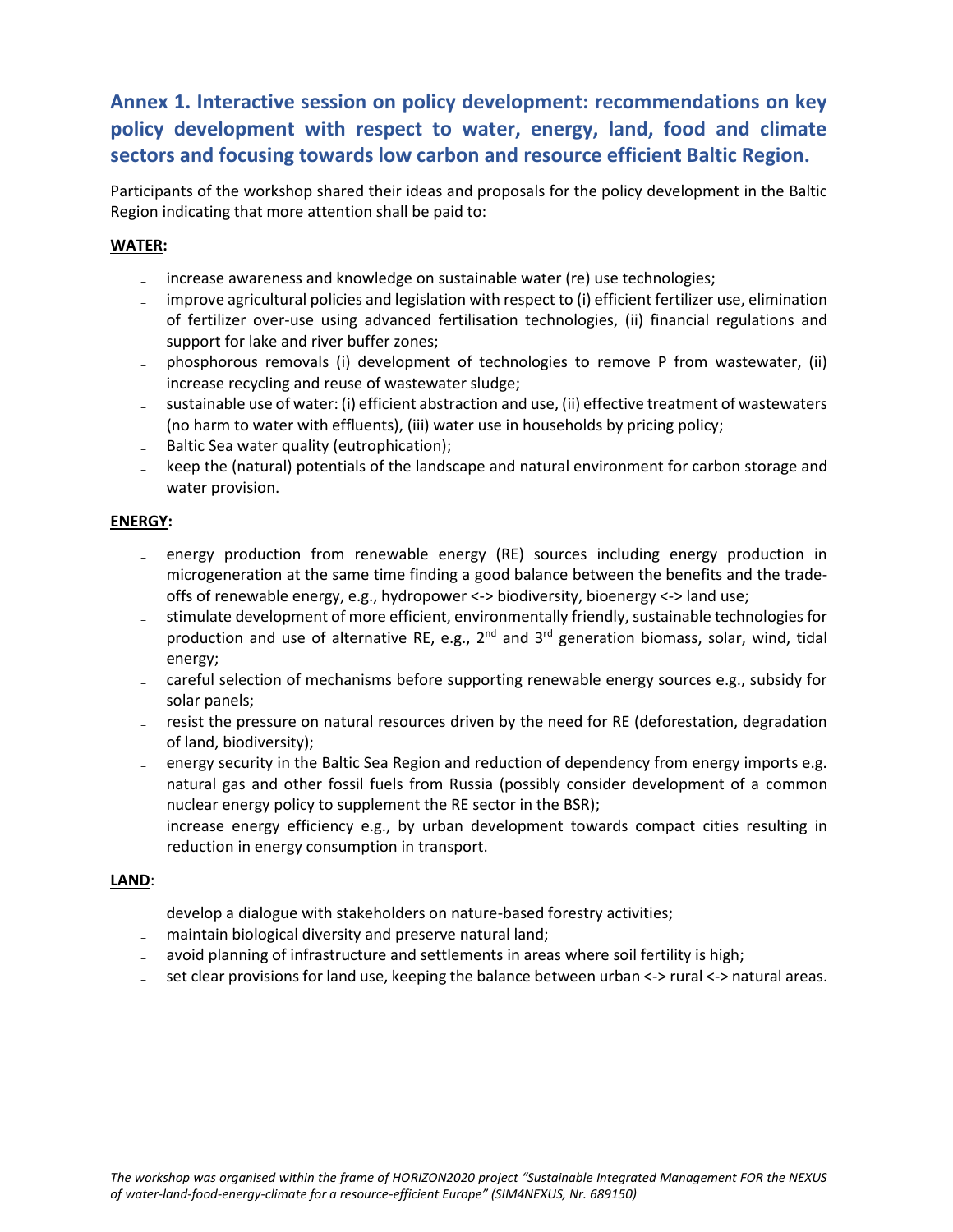#### **FOOD:**

- reduce amounts of food packaging and food waste;
- healthy diets (reduction of meat and increasing fruit and vegetable share) and sustainable consumption of food (preferably local, eco, bio food);
- introduce principles of circular economy in food production and consumption;
- ˗ balance food systems, application of fertilisers (consider different alternatives) and biodiversity protection;
- support biological farming and crop production in biological farming.

#### **CLIMATE:**

- promotion of changing of lifestyle and thinking (towards reduction of consumption, saving of all types of resources and decrease of greenhouse gas emissions);
- develop good railway connections and encourage train use instead of planes or road traffic;
- ˗ create climate change resilient infrastructure;
- reduce consumption of biomass and avoid plantation of monocultures of energy plants.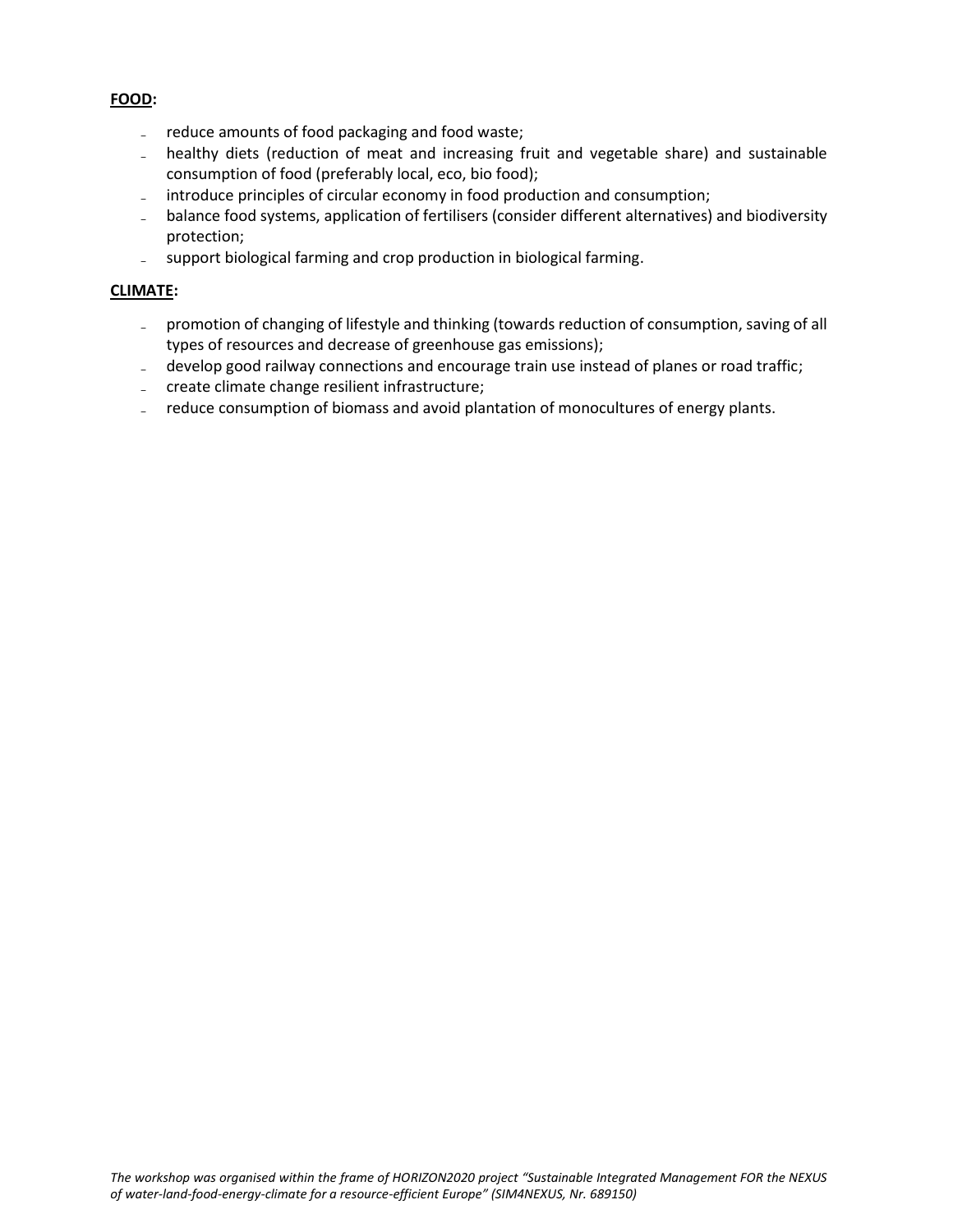# **Annex 2. Interactive session on preconditions for exploitation of SIM4NEXUS project results in the Baltic Region for capacity building, policy making, research and teaching**

Participants of the workshop in a *World Café setting* were sharing the ideas and proposals with respect to the following issues:

- What is the **essence** for exploitation of SIM4NEXUS approach?
- What **updates** (data, policies, interlinkages) are required? When to start and what shall be the frequency for the updates?
- What would be suitable **business/organizational models** for cooperation in further exploitation of SIM4NEXUS project results?

## **CAPACITY BUILDING**

#### **Essence:**

- Targeted stakeholders with the mapped expectations and motivation to be involved
- Opportunity to get the overview on many sectors and overall impression on the various interlinkages
- Big municipalities: they could use NEXUS approach in the new projects and understand all the links and different scales (like regional or timeline related)
- Promotion of the success stories as the important part of the capacity building activities
- To find the hidden financial/ environmental/ social/ economic benefits
- Removing SILOS
- Present the complexity of the changes (by changing one element how others change as well)

#### **Updates**:

- Least frequency needed (mainly to get impression so actual data wouldn't be so crucial)
- Cross sectoral policies update would be important
- KPIS monitoring, evolving
- Financial evaluation/ assessment data update
- Social influence/ cost/ benefits data update

#### **Business/organizational models**

- Marketing of this approach would be very crucial
- Creating the space of the testing the tool
- Lessons how to use it correctly
- Interpretation of the results
- Time to get the instructions/ play/ evaluate the results
- Workshops organised to learn the game, play it and understand
- Direct consolations/ advice
- Thematic narratives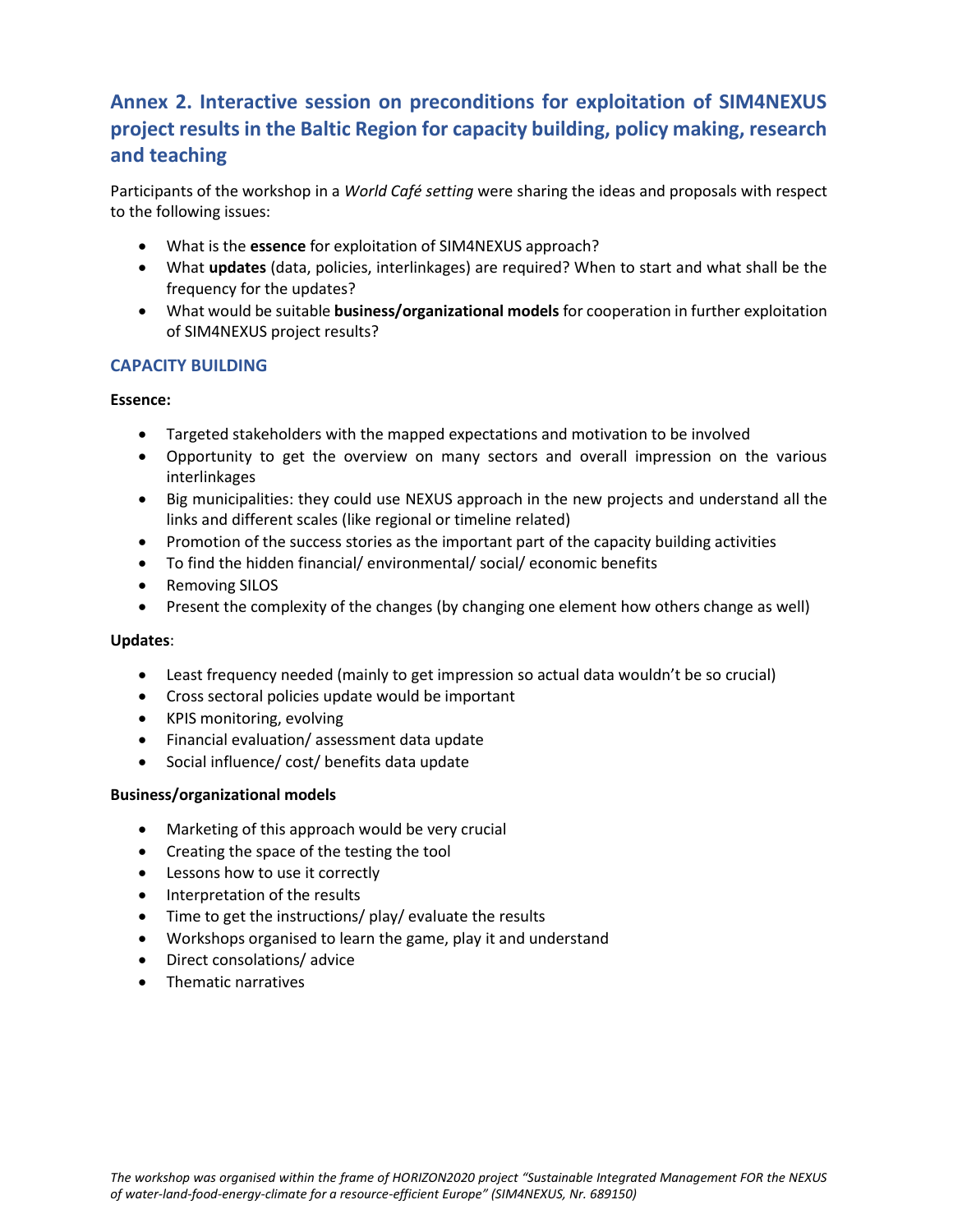#### **POLICY MAKING**

#### **Essence:**

- Capacity building for policy makers at various levels ministries, planning regions, municipalities
- A tool for a dialogue with other stakeholders e.g., to discuss alternative options, to compare different solutions on the same subject
- A tool for:
	- o assessment of conflicting interests, impacts
	- $\circ$  selection of important parameters to be assessed/included when elaborating long-term development strategies, policies
	- o demonstration/utilisation of new governance methods e.g. cross-sectoral approach, decentralisation possibilities
	- o conveying the messages and decisions to general public
	- $\circ$  promotion of "green" solutions and providing evidence for these solutions or decisions
- Simulation results shall be realistic and be based on trustful data (model should be representative).
- It would be good if there would be linkages with other projects and initiatives having elaborated projections and scenarios on a territorial level
- In an idealistic case there should be an official approval (validation) from various level administration for application of the tool

#### **Updates:**

- Data update would be needed after each 2-5 years (idealistically if the update would be on automatic basis); data accuracy depends on financial resources available (allocated)
- It would be good if e.g. after 10 years it would be possible to upgrade the SIM4NEXUS tool with newly developed models

#### **Business/organizational models:**

• New projects could be developed aiming at policy development, thus allowing to allocate financial means also for the update of data

#### **RESEARCH**

#### **Essence:**

- Strength of the modelling
- Discover new topics/ synergies
- Synergies and trade-offs
- Serious game
- Sharpen the researchers holistic thinking
- ICT element  $\rightarrow$  assessing complexity
- Take also other components
- Fussy models
- New dimension of uncertainty important!
- Machine learning technique
- Optimization of policies Added value by close research systems